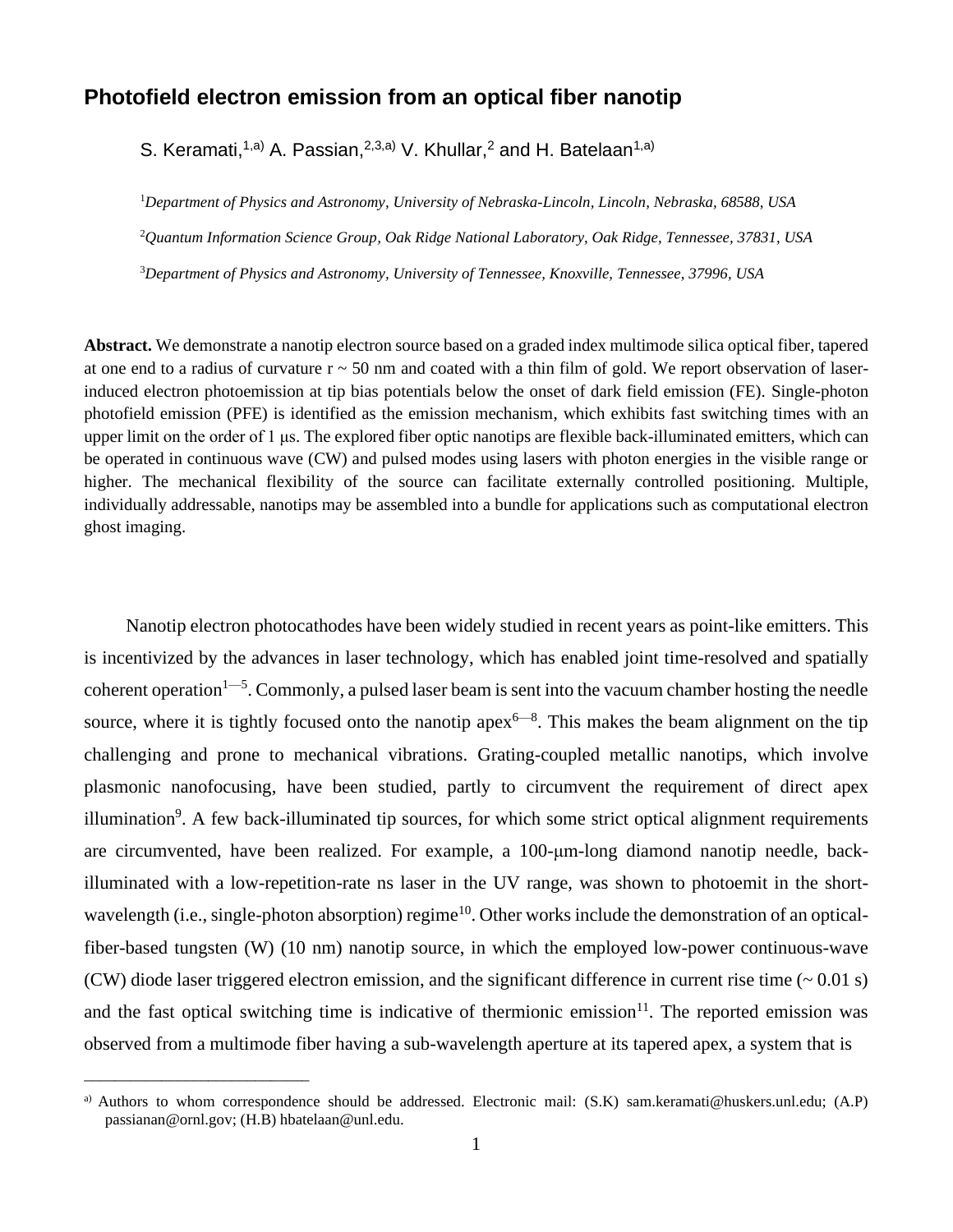ordinarily used as the optical probe of a scanning near-field optical microscope (SNOM). In a similar study using a large core optical fiber that had a gold (Au) coating on its flat end core surface, electron emission was observed following injection of fs short-wavelength UV laser pulses<sup>12</sup>. The studied emitter falls in the category of flat photocathodes illuminated from backside.

We recently investigated a tapered Au-coated fiber optic nanotip as an electron source. Using the 50-fs output pulses of an optical parametric amplifier (OPA) in the visible range, we achieved fast wavelength-dependent pulsed electron emission from the proposed nanotip $13$ . From the analysis of the emission properties, we identified the photoemission mechanism to be surface plasmon resonance (SPR) enhanced above-threshold emission (ATE), through hot carrier saturation, and within a narrow  $\sim 20 \text{ nm}$ ) spectral range around the SPR design-wavelength. Multiphoton photoemission (MPE) was dominant across the rest of the spectrum. Unlike in the previous three examples, where comparatively large tip bias (extraction) potentials (order of 1 kV) were present, the field enhancement due to the SPR excitation rendered high electrostatic fields and large laser fluences unnecessary.

In the present work, we seek to study the electron emission properties from a similarly fabricated fiber tip, this time within the low-power regime (order of 0.1—1 mW) of CW lasers. SPR induced emission at such low intensities is not a major contributor. To compare, in the pulsed experiment<sup>13</sup> mentioned above, the laser intensity delivered to the tip during ATE excitation is estimated at  $9\times10^{14}$  $W/m<sup>2</sup>$ , corresponding to an electric field of  $\sim 1$  V/nm. In contrast, at the indicated range of CW input powers, the optical intensity is lower by 7 to 8 orders of magnitude. This is 2 to 3 orders of magnitude smaller than the smallest reported peak intensity in the literature which has given rise to continuous-wave multiphoton photoemission<sup>14</sup>. Here, we demonstrate photoemission in the CW regime through a singlephoton photofield emission (PFE) process at photon energies which are smaller than the Au work function of  $\sim$  5.1 eV<sup>15</sup>. Specifically, we will investigate emission driven by wavelength/energy = 405 nm/3.06 eV, 532 nm/2.33 eV, 633 nm/1.96 eV, and 672 nm/1.85 nm. We focused our experimental efforts on extracting a complete set of data at  $\lambda = 633$  nm line of a He-Ne laser. The remaining three (diode) lasers were observed to give rise to similar emission trends, albeit, under identical conditions, a larger photocurrent amplitude is observed at higher photon energies. This is expected in light of the considerable steepness of the Fermi-Dirac spectral carrier density distribution about the metallic Fermi level at room temperature.

The graded index multimode fiber (Corning, InfiniCor 600) with core/cladding diameter of (50/125  $\mu$ m) and NA = 0.20 was tapered under laser heating using a micropipette puller (Sutter Instruments). The tapered region was coated with Cr (4 nm) followed by Au (100 nm) by electron vacuum evaporation. The Cr coating is used as an adhesion layer making the interface more robust. The experimental setup is shown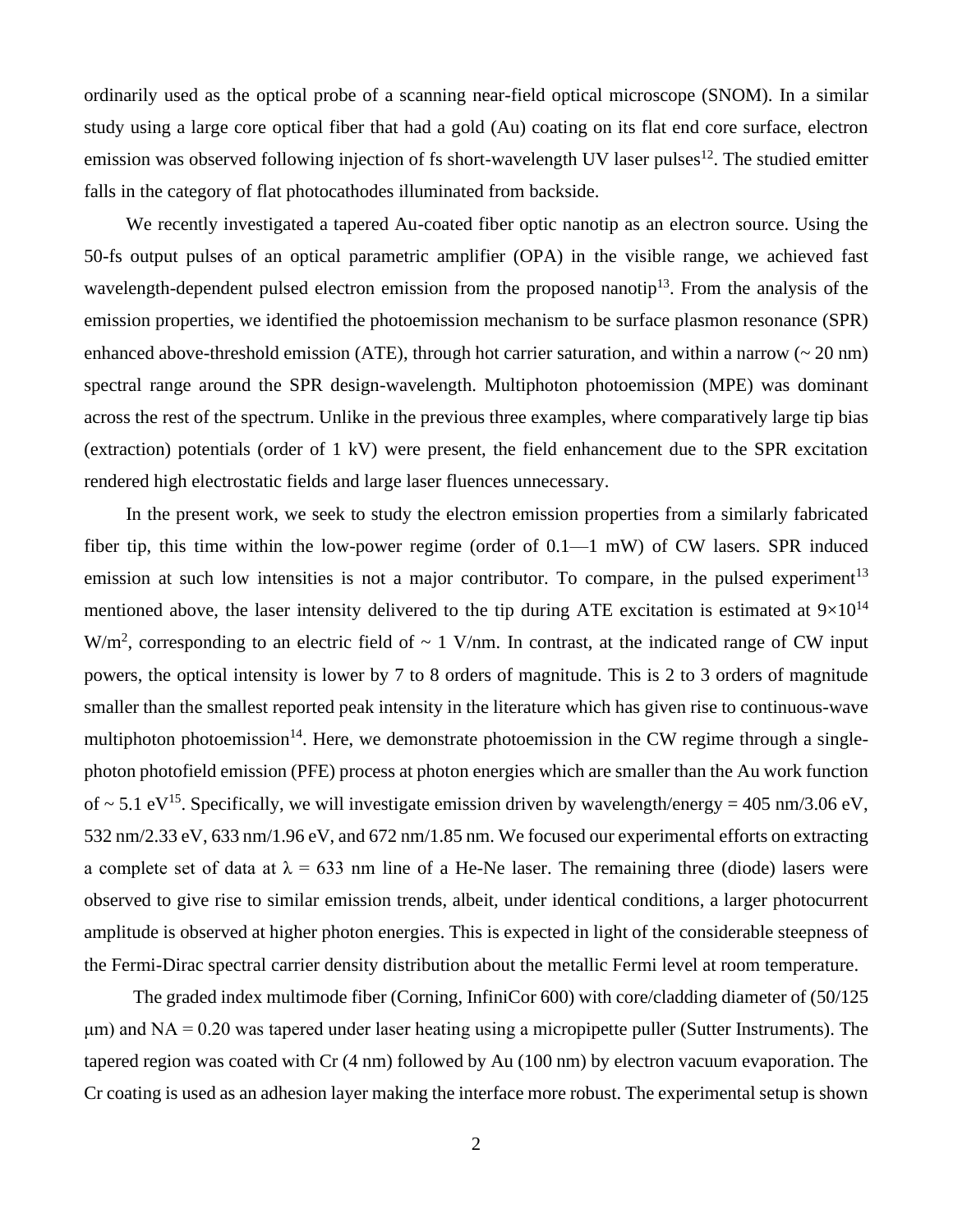

FIG. 1. Schematic representation of the experimental setup. Aided by a collimating lens (CL), a translation stage (XYZ), and mating sleeves (MS), the output beam of a laser is coupled into the fiber located inside the vacuum chamber, demarcated by the dashed line. The emitted photoelectrons (*e*) are detected by a channel electron multiplier (CEM), the output of which is routed through an amplifier (Amp.), a constant fraction discriminator (CFD), and a multichannel scaler (MCS).

schematically in Fig. 1.

The CW laser beam is lens-coupled into a strand of fiber. The coupling end of this fiber is inserted into a 250-μm ferrule of a fiber chuck mounted on a 3D (XYZ) micro-stage. All the reported power values in this manuscript were measured at its terminated end. An SMA-SMA mating sleeve (MS) is used to endfire (i.e. no lens used) couple the terminated end of this fiber to a home-built fiber optic vacuum feedthrough, made using an identical type of fiber and sealed with vacuum epoxy. The experiments were performed at a pressure of  $\sim 2 \times 10^{-7}$  Torr. A high-vacuum-rated MS delivers the light to the fiber tip. A transmission of  $\sim 80\%$  was estimated before the fiber tip. For a similar 30-cm long Au fiber tip (with the tapered shank of  $\sim$  2-mm long), the transmission was  $\sim$  0.3%. The electrons are detected in the pulse counting mode using a channel electron multiplier (CEM) (Dr. Sjuts, Model KBL 510) in front of the tip apex at a distance of 1 cm. The amplified signals are fed into a constant fraction discriminator (CFD). A multichannel scaler (MCS), triggered by the optical chopper TTL signals, records the CFD output logic pulses. A chopper wheel was mounted after the coupling lens (CL). The dark (i.e. DC) field emission (FE) was observed to start at a tip voltage of  $V_{dark} \sim -450$  V. The voltage was applied using a fine piece of copper wire attached by silver paint to a point located a few cm away from the apex.

The experimental results are displayed in Fig. 2. The power-dependence of the CW photoemission rate is shown in Fig. 2(a). When the laser light is blocked by a chopper blade, the count rate is approximately zero given that the electrostatic bias field is set to not trigger dark FE. The tip voltage  $V_{tip}$ dependence of the photocurrent at a fixed input power (the maximum laser power in panel (a)) is shown in Fig. 2(b). A switching behavior is observed. As the triangular potential becomes progressively narrower by raising the magnitude of the bias field, the emission current increases accordingly. At  $V_{tip} = -475 V$ , a dark current appears, as indicated by the measured counts in the absence of the laser light. The laser beam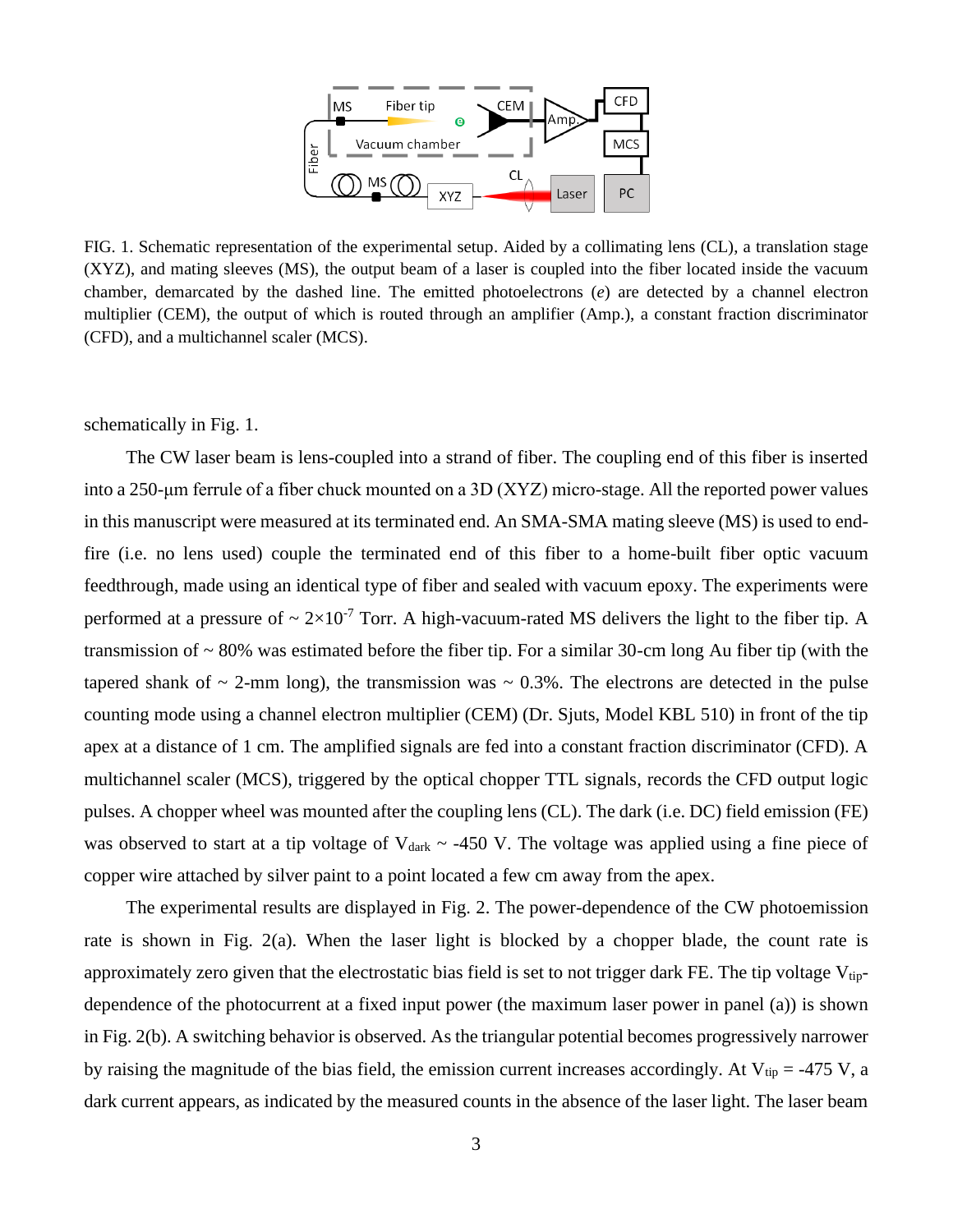

FIG. 2. Experimental data detailing the observed electron emission. Shown are: (a) switching at different input CW laser powers, (b) switching at different tip bias potentials, (c) fast switching with a rise time  $\sim 8$  µs (estimated from the pair of data points singled out by the red arrows), (d) linear power-law trend indicating a single-photonabsorption process extracted from panel (a), and (e) the Fowler-Nordheim (FN) field emission (FE) along with the photofield emission (PFE) process extracted from panel (b). Blue circles display  $\pm 1\sigma$  errorbars, while black squares present the single-photon photofield emission (PFE), each with their corresponding fit model. The inset in (d) depicts the PFE process, which constitutes FN tunneling of an electron (green circle) across the Schottky-reduced potential preceded by absorption of a single photon of energy hν.

 $\sim$  5 mm dia.) was focused onto the plane of the chopper wheel using a converging lens. The smaller crosssectional area ( $\sim$  1 mm dia.) reduces the optical switching time. The estimated rise time of 8  $\mu$ s in Fig. 2(c) is illustrated by the red arrows. This upper limit is consistent with the fast photoemission process. As photoemission is a single-photon process, it is linear in intensity, as confirmed by the power-law trend in Fig. 2(d). Each data point in this panel is the average of the corresponding 9 data points of the left-most peak (centered around  $t = 3$  ms) in panel (a). To verify PFE is the dominant mechanism, we also inspected the voltage dependence (Fig. 2(e)). The blue circles correspond to the Fowler-Nordheim (FN) dark FE response of the tip (laser off). At each applied  $V_{tip}$ , 6 consecutive MCS bins (see Fig. 1) of duration 5 s were averaged. The errorbars correspond to one standard deviation. The red curve is the fitted FN model<sup>15,16</sup>. The FN count rate, for a tip radius  $r$  and a hemispherical emission site with radius  $R$ , is given by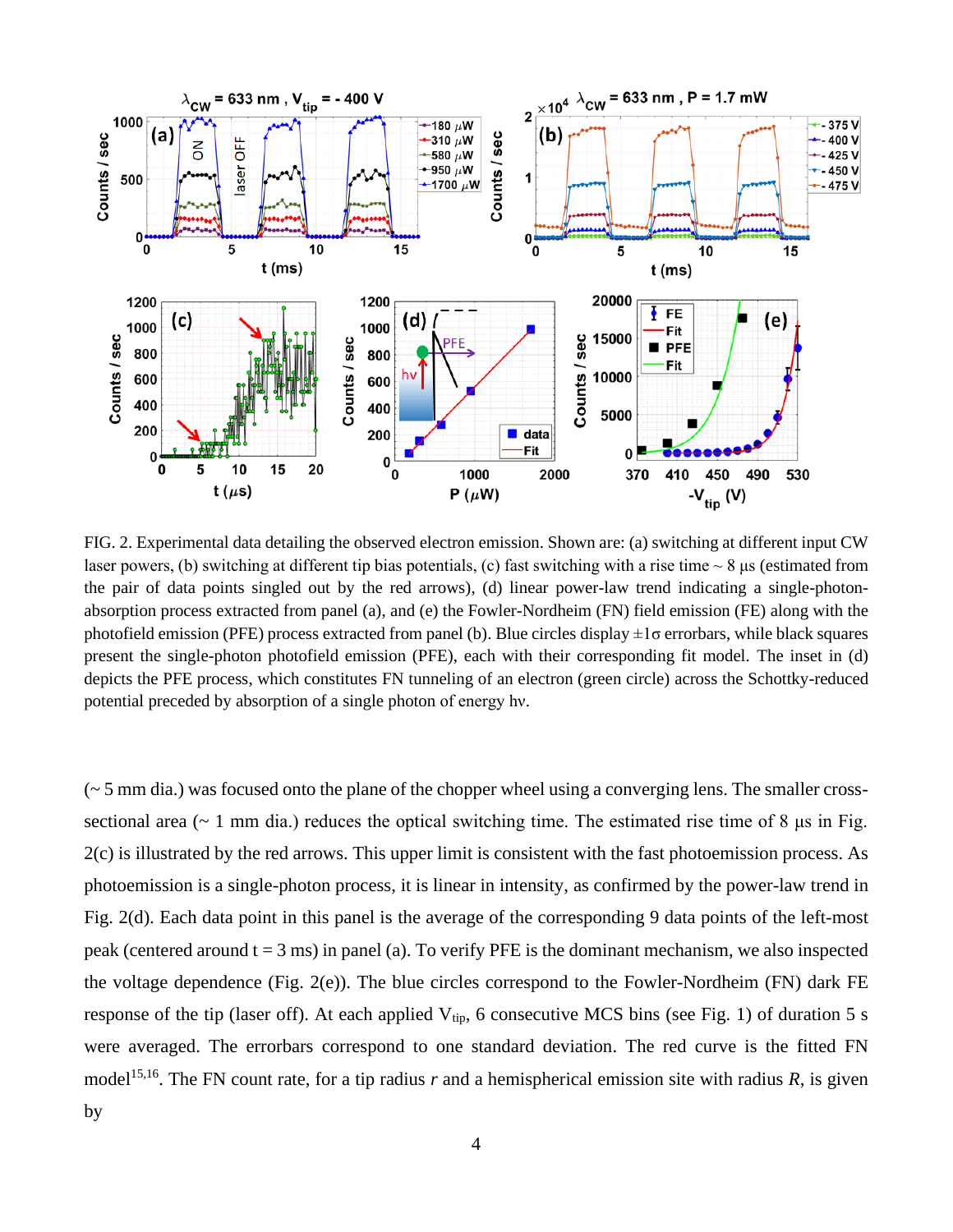$$
C_{FN} = \left(\frac{2\pi R^2}{q}\right) \times \left(\frac{aF^2}{\phi q^2 t^2}\right) \times \exp\left(\frac{-\nu bq\phi^{3/2}}{F}\right),\tag{1}
$$

in which q is the elementary charge,  $\phi$  is the Au workfunction in the absence of applied static field ( $\sim$  5.1 eV),  $a = q^3/(8\pi h)$  and  $b = 8\pi\sqrt{2m}/(3qh)$ , where *h* is the Planck constant, and  $F = qV_{\text{tip}}/kr$  is the force per unit charge on the tip, where  $k = 5.7$  accounts for the typical geometrical shape of the metallic nanotips<sup>6—8</sup>. The parameters *t* and *v* are<sup>15</sup>

$$
t = 1 + \frac{1}{9} y^{2} (1 - \ln y),
$$
  
\n
$$
v = (1 - y^{2}) + \frac{1}{3} y^{2} \ln y,
$$
\n(2)

where  $y = \sqrt{q^2 F/4\pi \epsilon_0 \phi^2}$  $y = \sqrt{q^2 F/4\pi \epsilon_0 \phi^2}$  is the Nordheim parameter, and  $\epsilon_0$  is the vacuum permittivity. The fitted curve to the dark FE data (red line) in Fig. 2(e) is obtained for  $r = 42.2$  nm and  $R = 53.0$  nm, as the only free parameters in this model. The extrapolated tip radius  $r$  is indeed consistent with the scanning electron microscope (SEM) image of the tip shown in Fig. 3(a). The black-square data points in Fig.2 (e) are each the average of the 9 data points of the left-most peak (centered around  $t = 3$  ms) in panel (b) for the 5 different values of *Vtip* . The PFE fit to this set of data is obtained as follows. An *n*-photon absorption process is equivalent to one in which the workfunction is reduced by  $nhv$ , followed by the corresponding power-law term. In principle, for the (long-wavelength) photon energy in the present case, 0- to 2-photon processes are allowed, and in general, the transition probability decreases by several orders of magnitude for larger values of *n* . The count rate in the PFE model is therefore expressed as

$$
C_{PFE} = a_0 C_{FN,0} + a_1 C_{FN,1} I + a_2 C_{FN,2} I^2,
$$
\n(3)

in which  $C_{FN,n}$ ,  $n = 0,1,2$  is the FN dark count rate of Eq. (1) with  $\phi$  replaced with  $\phi - nhv$ . We set  $a_0 = 1$ *n*  $a_1 = 5.89 \times 10^{-17}$   $W^{-1}m^2$ , and  $a_2 = 10^{-4} \times (a_1)^2$ , whereupon the satisfactory PFE fit (green line) in Fig. 2(e) is achieved. The intensity at the apex is estimated at  $I = 5.40 \times 10^8$   $Wm^{-2}$ . With these parameters, the twophoton rate is negligible. The Schottky-reduced workfunctions in Fig. 2(e) fall between 3.4 eV and 3.6 eV. This is calculated from  $\varphi = \phi - \sqrt{4QF}$ , where  $Q = \alpha \hbar c/4$  in which  $\alpha$  is the fine structure constant, is the reduced Planck constant, and c is the speed of light in vacuum (hence  $\alpha \hbar c = 1.44 \, eV \cdot nm$ )<sup>15</sup>.

The SEM image of the tip taken before the experiments is shown in Fig. 3(a). During the course of the experiments, we intermittently check the  $V_{tip}$  corresponding to the onset of dark FE which remained at Vdark ~ -450V for this tip over several weeks. After performing the experiments with all the CW lasers,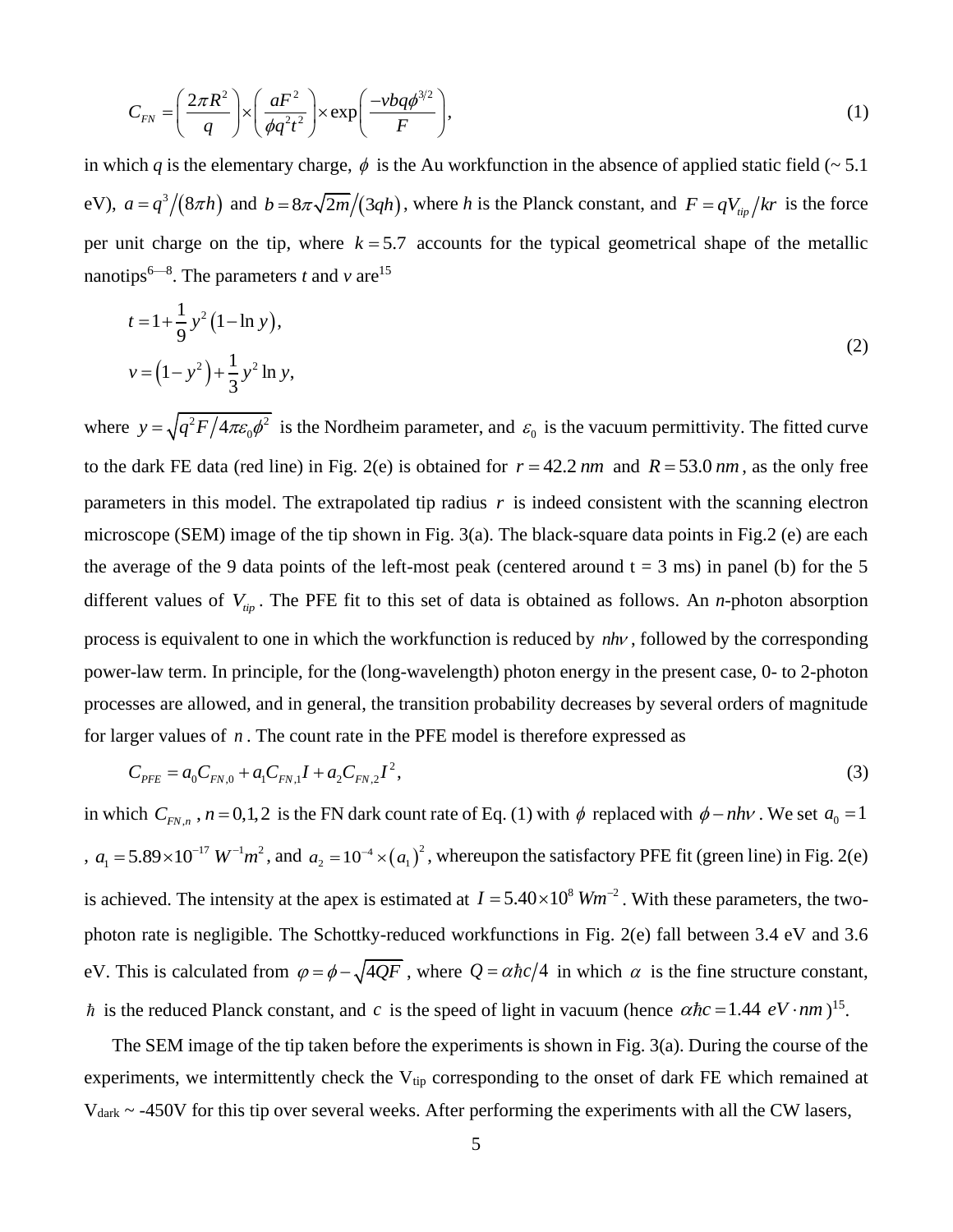

FIG. 3. Electron microscopy of the fiber tip (a) before the experiments, and (b) after long periods of experiment when the tip ultimately and abruptly got damaged at larger intensity exposures and bias potentials. Both scale bars  $= 10$  μm. The uniform bright segment is the gold coating (left). While the tip shank was fully coated before the experiment, after the experiments, the gold coating near the tip is almost gone (right). Only discrete bright segments on the upper shank about 50-100 μm above the tip apex are visible. The image on the right was zoomed out to find these last remnants of gold coating.

higher laser intensities were applied to explore any potential structural damage that may occur, as shown in Fig. 3(b). Damage is primarily heralded by a sudden abrupt jump in  $V_{dark}$  to over -1 kV. The subsequently acquired SEM image shown in Fig. 3(b), confirmed the coating had been damaged. Several fiber tips exhibited similar damage pattern. SEM images show an undamaged tip when  $V_{dark}$  remains the same, while damage is always observed after  $V_{dark}$  jumps to a larger value. For a damaged tip such as the one in Fig. 3(b), no switching behavior with any appreciable contrast between the laser ON/OFF cycles, similar to Fig. 2(a,b), was observed.

The demonstrated fiber tip is flexible. In principle, it is possible to raster scan such a point-like electron source anywhere inside the vacuum chamber. A time-resolved nano-scale probe, that can deliver combinations of electron and light pulses is thus feasible. In addition, inexpensive CW diode lasers, widely available in the visible range, can be used to achieve CW photocurrents at modest applied bias potentials below the onset of dark FE. Another advantage of such fiber tips is the possibility to bundle them in an independently addressable matrix, a system of interest for computational ghost imaging applications<sup>17</sup>, which was recently demonstrated for the first time for electrons<sup>18</sup>. Among the promises that ghost imaging offers are the replacement of imaging cameras with simple "bucket" detectors and to provide imaging with reduced exposure to the object. The latter is important for objects such as biological tissues that degrade under exposure. The recent proof-of-principle demonstration<sup>18</sup> was limited to millimeter spatial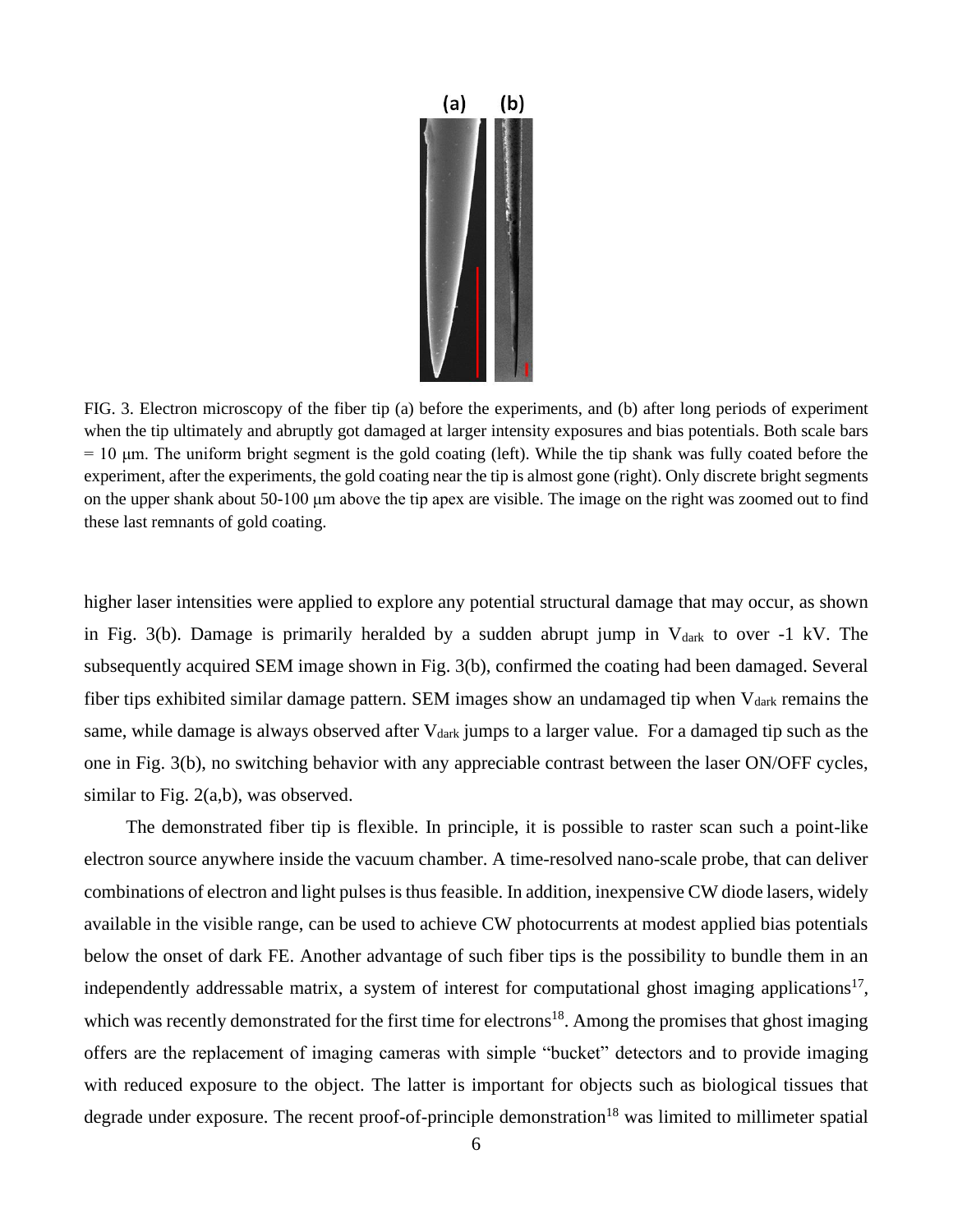resolution. To be able to implement ghost imaging in electron microscopes, a switchable grid of electron sources must be imaged on the specimen with nanometer-scale spatial resolution. We envision that a fiberbundle of nanotips, in which each fiber is individually coupled to a CW laser, may be used as the electron source. The possibility to implement CW laser beams modulated at arbitrary rates is particularly relevant here. Ghost imaging requires the illumination of all the pixels of an object by one electron for each image taken. As a result, say, for a modest, 10×10 image, about 100 electrons are required. Or, in other words, each fiber needs to emit  $10^4$  cps for  $10^4$  images per second to be captured. This corresponds to a repetition period of 100 μs, which is shown to be achievable in this work.

In summary, from the observed electron emission characteristics, we conclude that the introduced metallized fiber optic taper presents a versatile nanotip electron source. The flexibility afforded by the back-illumination, as opposed to external illumination, not only circumvents the difficulties arising from light scattering that may contaminate the measurements but also furnishes nanoscale tip positioning and maneuverability. From the presented analysis, we identify single-photon PFE as the dominant mechanism for the observed fast emission process. With further optimization, including more advanced design and fabrication procedures including possible nanostructuring of the tip as in nanoantenna formation, we envision, heretofore impossible or challenging, applications in scanning probe microscopy and spectroscopy (e.g. as in pump-probe measurement). An important feature of the explored nanotips is their configurability into a fiber bundle, where individual tips may be triggered independently, or groups of tips may be addressed collectively. Such features are of particular interest, for example, in computational electron ghost imaging applications.

**Data availability statement.** The data that supports the findings of this study are available from the corresponding authors upon reasonable request.

**Supplementary Material.** See Supplementary Material for further results.

**Acknowledgements.** A. Passian acknowledges support from the Laboratory Directed Research and Development Program at Oak Ridge National Laboratory (ORNL). ORNL is managed by UT- Battelle, LLC, for the US DOE under contract DE-AC05- 00OR22725. The fiber optic probes were fabricated at ORNL. S. Keramati and H. Batelaan acknowledge support by a UNL Collaborative Initiative grant, and by the National Science Foundation (NSF) under the award numbers EPS-1430519 and PHY-1912504. The SEM images were taken at the NanoEngineering Research Core Facility (NERCF), which is partially